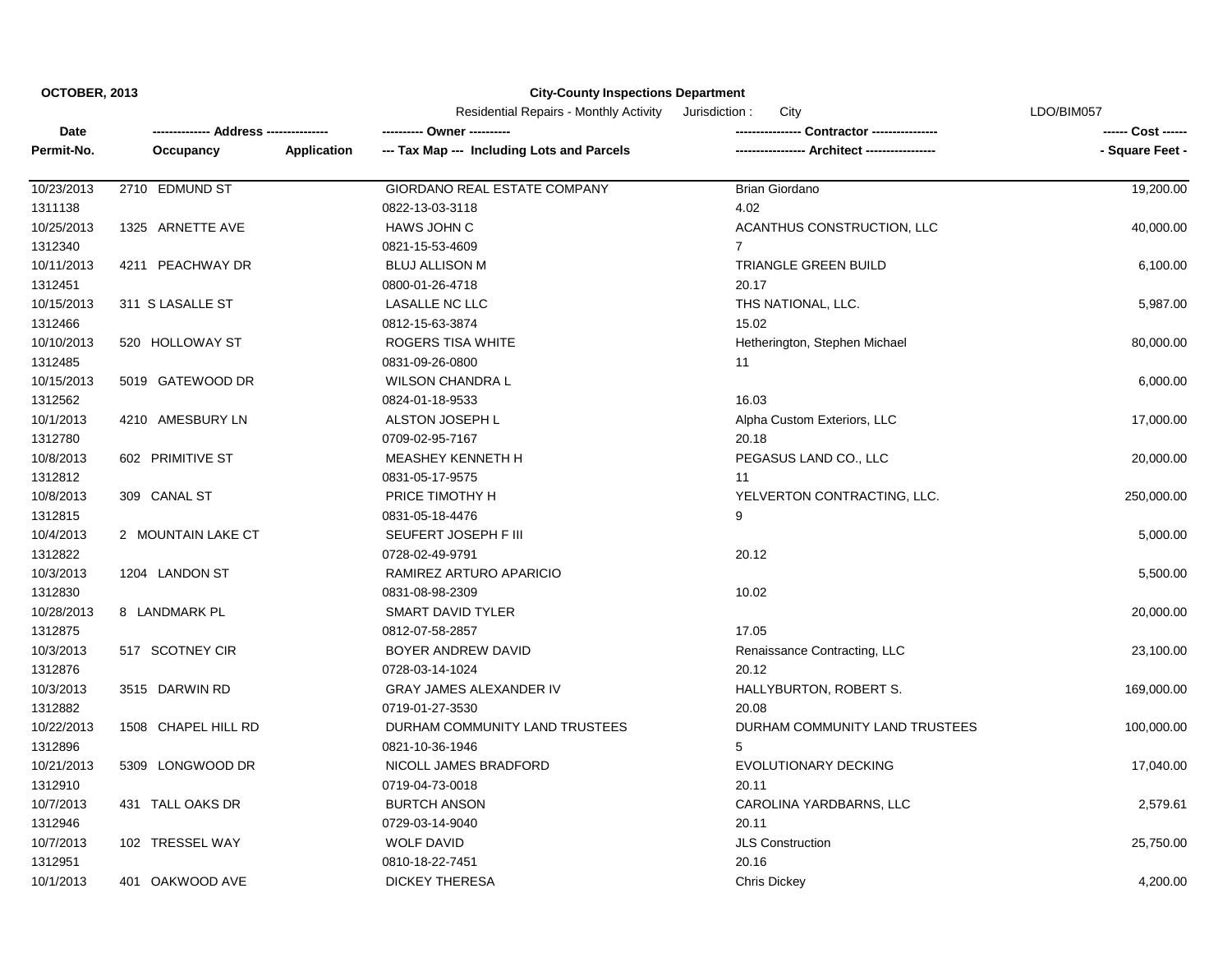|            |                     |                    | <b>Residential Repairs - Monthly Activity</b><br>Jurisdiction :<br>City |                                         | LDO/BIM057      |
|------------|---------------------|--------------------|-------------------------------------------------------------------------|-----------------------------------------|-----------------|
| Date       | -- Address ----     |                    | ---------- Owner -----                                                  | <b>Contractor ---------</b>             | --- Cost ------ |
| Permit-No. | Occupancy           | <b>Application</b> | --- Tax Map --- Including Lots and Parcels                              |                                         | - Square Feet - |
| 1312957    |                     |                    | 0831-09-17-4301                                                         | 11                                      |                 |
| 10/1/2013  | 713 KENT ST         |                    | SELF-HELP VENTURES FUND                                                 | WILSON, C.T., CONST. CO.                | 1,000.00        |
| 1312958    |                     |                    | 0821-10-47-2340                                                         | 5                                       |                 |
| 10/1/2013  | 8 BECKFORD PL       |                    | <b>SERRA ROSE R</b>                                                     | John Carroll                            | 17,000.00       |
| 1312974    |                     |                    | 0813-03-03-7630                                                         | 17.07                                   |                 |
| 10/1/2013  | 450 FERNANDO ST     |                    | PENDERGRAPH DAWN M                                                      | Gerald Fitzgerald                       | 1,500.00        |
| 1312976    |                     |                    | 0841-11-67-7463                                                         | 18.02                                   |                 |
| 10/1/2013  | 43 BEVERLY DR       |                    | AREPALLY GOWTHAMI                                                       | Jolley Builders LLC, Steve              | 33,000.00       |
| 1312980    |                     |                    | 0821-19-60-1079                                                         | $\overline{7}$                          |                 |
| 10/28/2013 | 2104 CHAPEL HILL RD |                    | HENRY LEA D                                                             | SCHREIBER CONSTRUCTION                  | 140,000.00      |
| 1312985    |                     |                    | 0821-13-03-9784                                                         | 6                                       |                 |
| 10/1/2013  | 5805 GARRETT RD     |                    | <b>MORGAN MICHAEL K</b>                                                 |                                         | 50,000.00       |
| 1312987    |                     |                    | 0719-01-06-6870                                                         | 20.08                                   |                 |
| 10/15/2013 | 3333 LASSITER ST    |                    | <b>SWENEY SUSAN K</b>                                                   | <b>WILLIS GATTEN</b>                    | 6,840.00        |
| 1312988    |                     |                    | 0810-15-74-4952                                                         | 20.15                                   |                 |
| 10/11/2013 | 5835 SOLITUDE WAY   |                    | AIKEN KARL B                                                            |                                         | 500.00          |
| 1313008    |                     |                    | 0727-02-85-4800                                                         | 20.13                                   |                 |
| 10/1/2013  | 4100 FIVE OAKS DR   |                    | <b>JOHNSON AUDREYE E</b>                                                | HALLYBURTON, ROBERT S.                  | 4,500.00        |
| 1313009    |                     |                    | 0709-01-38-3047                                                         | 20.18                                   |                 |
| 10/3/2013  | 106 N DRIVER ST     |                    | THOMPSON-BULLOCK MARK MCCOY                                             | <b>Brett Fox</b>                        | 2,000.00        |
| 1313010    |                     |                    | 0831-15-63-1990                                                         | 10.01                                   |                 |
| 10/3/2013  | 1116 S HOOVER RD    |                    | DAWSON J J ESTATE                                                       | ANDRE ALLEN                             | 1,000.00        |
| 1313015    |                     |                    | 0831-20-81-7256                                                         | 10.01                                   |                 |
| 10/16/2013 | 212 WATTS ST        |                    | <b>HULL COURT</b>                                                       | TRINITY DESIGN BUILD INC                | 191,483.00      |
| 1313016    |                     |                    | 0822-19-60-3089                                                         | 8.02                                    |                 |
| 10/4/2013  | 4100 INDIGO DR      |                    | <b>LONG LANCE</b>                                                       | Axiom Green Build, Inc.                 | 25,000.00       |
| 1313018    |                     |                    | 0800-01-36-7674                                                         | 20.17                                   |                 |
| 10/10/2013 | 123 CHATEAU RD      |                    | <b>RYAN GAIL MARCIA</b>                                                 | Prince & Sons, Inc.                     | 26,000.00       |
| 1313019    |                     |                    | 0824-19-72-4007                                                         | 17.10                                   |                 |
| 10/4/2013  | 5305 GREYFIELD BLVD |                    | <b>KEBEDE TIGIST GEBRE</b>                                              |                                         | 1,300.00        |
| 1313020    |                     |                    | 0729-01-16-4034                                                         | 20.11                                   |                 |
| 10/3/2013  | 206 HAMMOND ST      |                    | <b>GORDON BONNIE J</b>                                                  | <b>BRACKETT FOUNDATION REPAIR, INC.</b> | 14,070.00       |
| 1313023    |                     |                    | 0832-05-27-2892                                                         | 1.01                                    |                 |
| 10/10/2013 | 3036 WEDGEDALE DR   |                    | W INVESTMENTS LLC                                                       | DAWAYNE WHITTINGTON                     | 2,900.00        |
| 1313028    |                     |                    | 0841-15-63-1010                                                         | 18.02                                   |                 |
| 10/8/2013  | 4317 THETFORD RD    |                    | <b>BLAYLOCK BRENT L</b>                                                 | EA SOUTHERLAND INC.                     | 22,000.00       |
| 1313030    |                     |                    | 0709-02-95-3635                                                         | 20.18                                   |                 |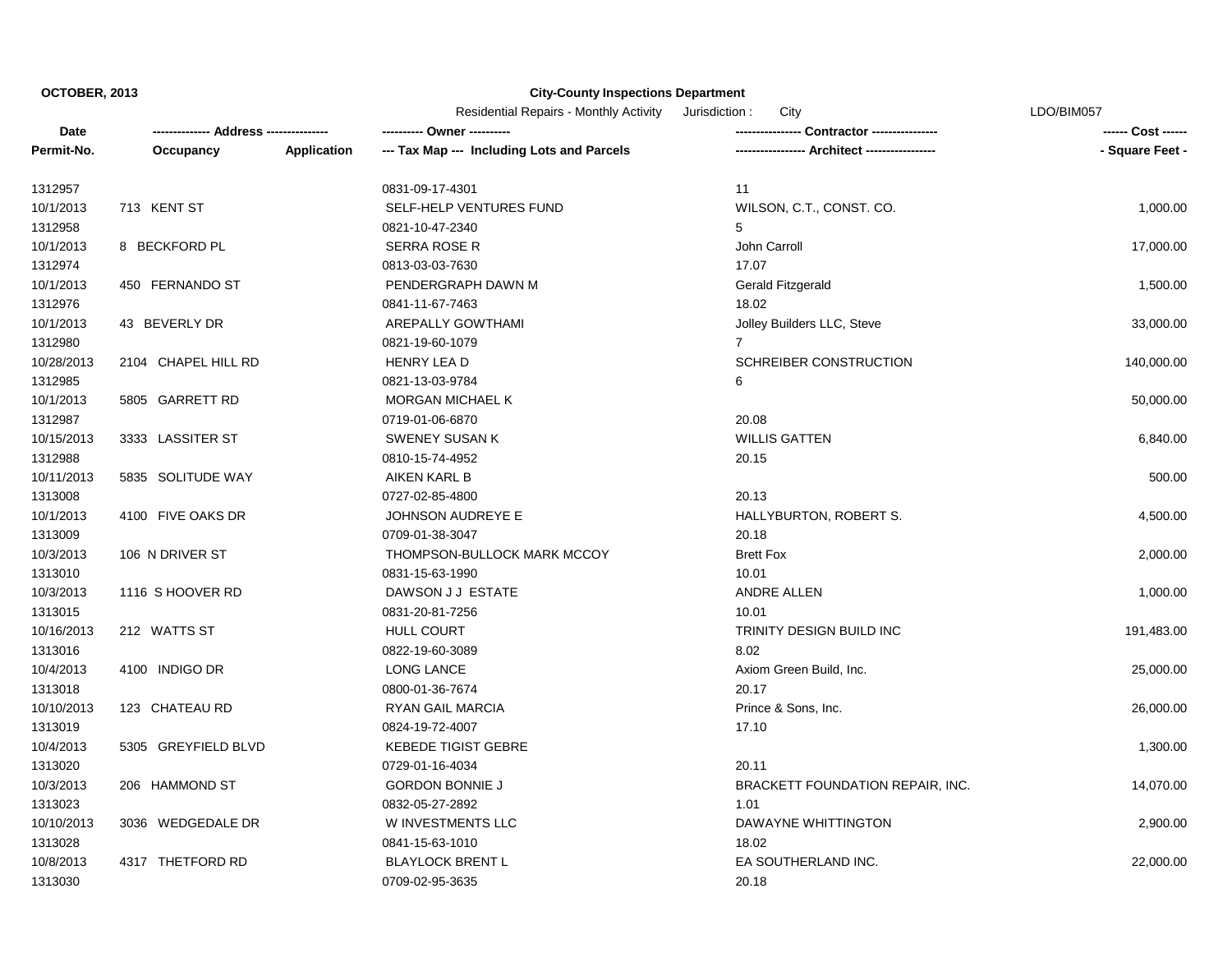|            |                       |                    | <b>Residential Repairs - Monthly Activity</b><br>Jurisdiction :<br>City |                                     | LDO/BIM057      |  |
|------------|-----------------------|--------------------|-------------------------------------------------------------------------|-------------------------------------|-----------------|--|
| Date       |                       |                    |                                                                         |                                     |                 |  |
| Permit-No. | Occupancy             | <b>Application</b> | --- Tax Map --- Including Lots and Parcels                              | --- Architect -----------------     | - Square Feet - |  |
| 10/17/2013 | 1417 ACADIA ST        |                    | <b>MERRILL REBECCA</b>                                                  | Davis Construction, Inc., Corey     | 15,000.00       |  |
| 1313044    |                       |                    | 0832-13-13-1000                                                         | $\overline{2}$                      |                 |  |
| 10/4/2013  | 3217 ALSEY PL         |                    | <b>BAILEY CHARLES E</b>                                                 |                                     | 400.00          |  |
| 1313046    |                       |                    | 0810-11-66-6400                                                         | 20.15                               |                 |  |
| 10/7/2013  | 113 WHITFIELD RD      |                    | <b>GRAY STEPHEN A</b>                                                   | David Johnson                       | 5,000.00        |  |
| 1313050    |                       |                    | 0812-01-26-0381                                                         | 17.06                               |                 |  |
| 10/14/2013 | 2916 APPLING WAY      |                    | <b>WELLS FRANK R</b>                                                    | CHAMPION WINDOW SIDING              | 29,980.00       |  |
| 1313053    |                       |                    | 0759-03-20-6718                                                         | 20.14                               |                 |  |
| 10/9/2013  | 906 SOUTH BEND DR     |                    | TOLL NC LP                                                              | ROBIE CLIFTON                       | 2,100.00        |  |
| 1313056    |                       |                    | 0717-02-65-0491                                                         | 20.12                               |                 |  |
| 10/10/2013 | 1405 WOODLAND DR      |                    | ASHBY HOMER U JR                                                        |                                     | 22,824.00       |  |
| 1313065    |                       |                    | 0822-16-83-1880                                                         | 3.02                                |                 |  |
| 10/11/2013 | 1206 BROAD ST         |                    | <b>OMEARA PATRICK FAIRBANK</b>                                          | TRINITY DESIGN BUILD INC            | 84,768.00       |  |
| 1313067    |                       |                    | 0822-10-45-0328                                                         | 4.01                                |                 |  |
| 10/22/2013 | 2417 BONNIE BRAE RD   |                    | LAROCQUE DAVID                                                          |                                     | 5,000.00        |  |
| 1313073    |                       |                    | 0759-03-14-0622                                                         | 18.05                               |                 |  |
| 10/29/2013 | 4600 REIGAL WOOD RD   |                    | <b>HANSLEY WILLIAM T</b>                                                |                                     | 32,000.00       |  |
| 1313074    |                       |                    | 0814-02-75-2568                                                         | 16.04                               |                 |  |
| 10/16/2013 | 202 W TRINITY AVE     |                    | <b>DEWIRE THOMAS</b>                                                    | Hershberger, Todd Brindley          | 86,000.00       |  |
| 1313076    |                       |                    | 0832-17-01-7003                                                         |                                     |                 |  |
| 10/11/2013 | 2809 DOGWOOD RD       |                    | <b>TORGOVNICK MARIANNA</b>                                              | DeWeese Construction Services, Inc. | 8,923.00        |  |
| 1313083    |                       |                    | 0811-20-70-5762                                                         | 6                                   |                 |  |
| 10/16/2013 | 4107 GRACEVIEW WAY    |                    | <b>BRANIGAN INGRID</b>                                                  | CORBETT CONSTRUCTION COMPANY, INC.  | 150,000.00      |  |
| 1313084    |                       |                    | 0803-02-77-3108                                                         | 17.07                               |                 |  |
| 10/14/2013 | 4010 COLORADO AVE     |                    | PARIS MICHAEL W                                                         | KENNETH LEE COMBS                   | 28,500.00       |  |
| 1313085    |                       |                    | 0709-02-86-5562                                                         | 20.18                               |                 |  |
| 10/4/2013  | 1702 MOREHEAD HILL CT |                    | TRUTNA SHAWN M                                                          | <b>KENNETH W. BATTS</b>             | 12,800.00       |  |
| 1313103    |                       |                    | 0850-03-31-9628                                                         | 18.05                               |                 |  |
| 10/11/2013 | 103 DANEBORG RD       |                    | KB HOME RALEIGH DURHAM INC                                              | KB HOME, RALEIGH-DURHAM LLC         | 2,750.00        |  |
| 1313108    |                       |                    | 0850-03-13-5351                                                         | 18.05                               |                 |  |
| 10/21/2013 | 2503 CASCADILLA ST    |                    | <b>BROCKENBROUGH LORY H</b>                                             | Jerry Lucas                         | 14,000.00       |  |
| 1313110    |                       |                    | 0832-10-36-5834                                                         | 1.01                                |                 |  |
| 10/23/2013 | 1409 GOLDEN EAGLE DR  |                    | MITCHELL JENNIFER A                                                     | Glenn Oswald III                    | 10,000.00       |  |
| 1313111    |                       |                    | 0852-03-43-6667                                                         | 18.04                               |                 |  |
| 10/24/2013 | 816 W MARKHAM AVE     |                    | THORNTON JAMIE LYNNE                                                    | <b>CLAY ROBINSON</b>                | 16,420.00       |  |
| 1313114    |                       |                    | 0822-16-82-2623                                                         | 3.02                                |                 |  |
| 10/15/2013 | 804 CLEARVIEW LN      |                    | DELOATCH KIMBERLY H                                                     | 3D Remodeling                       | 4,250.00        |  |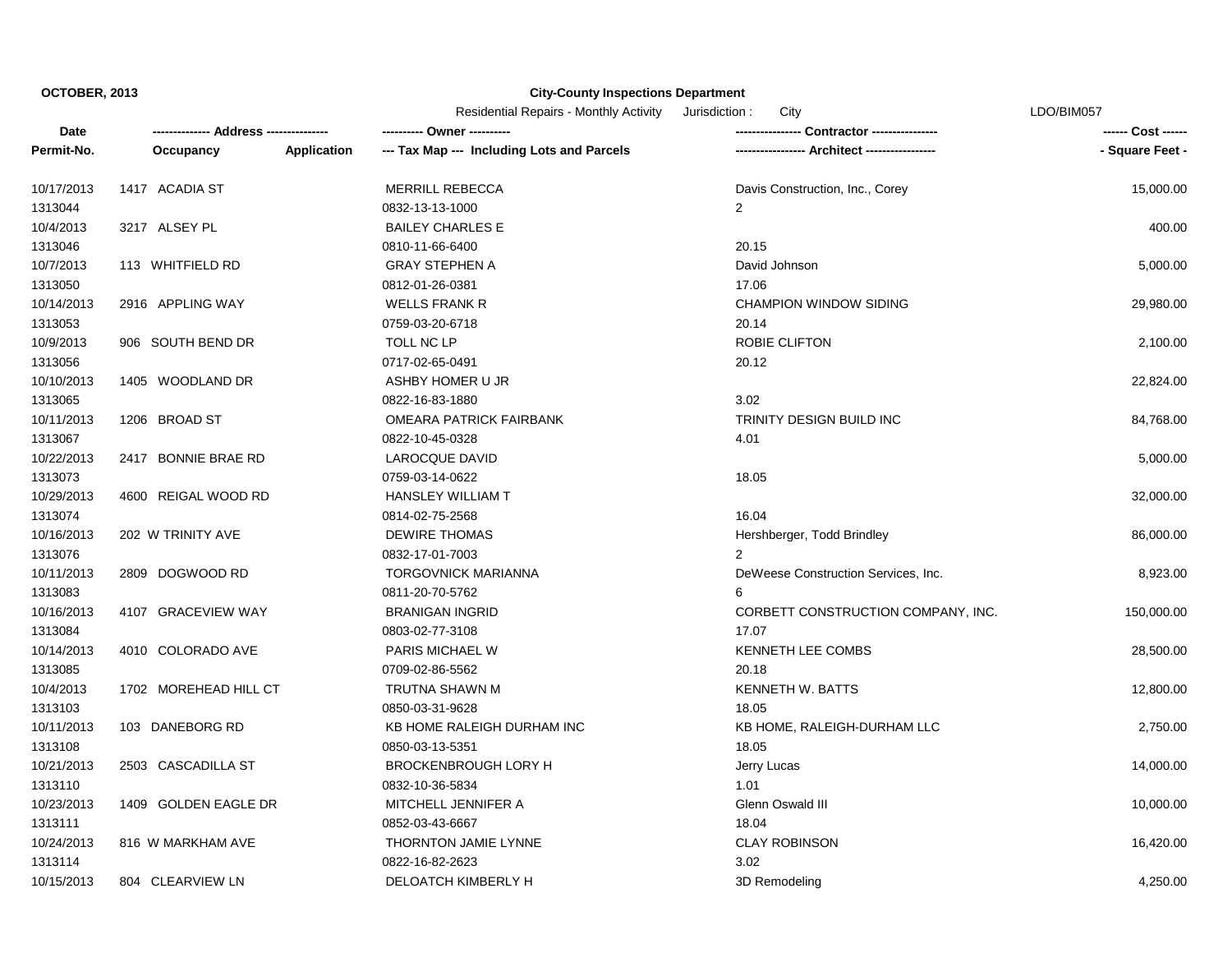Residential Repairs - Monthly Activity Jurisdiction : City LDO/BIM057

| Date       |                       |             |                                            |                                 | ------ Cost ------ |
|------------|-----------------------|-------------|--------------------------------------------|---------------------------------|--------------------|
| Permit-No. | Occupancy             | Application | --- Tax Map --- Including Lots and Parcels |                                 | - Square Feet -    |
| 1313120    |                       |             | 0729-01-16-2211                            | 20.11                           |                    |
| 10/15/2013 | 612 COLGATE ST        |             | <b>JACKSON JASON A</b>                     | W.D. OSBORNE GENERAL CONTRACTOR | 41,000.00          |
| 1313126    |                       |             | 0822-12-97-0242                            | 1.02                            |                    |
| 10/31/2013 | 31 SANDSTONE RIDGE DR |             | REINTJES PETER BRANDON                     | Sierra Structures, Inc.         | 11,000.00          |
| 1313128    |                       |             | 0719-04-51-7050                            | 20.11                           |                    |
| 10/15/2013 | 2911 MONROE AVE       |             | <b>TODD JAMES C</b>                        | Katie Ibes and Peter Piche      | 5,800.00           |
| 1313129    |                       |             | 0810-08-88-9034                            | 20.15                           |                    |
| 10/22/2013 | 1006 MONMOUTH AVE     |             | DOBBINS DEBORAH J                          | All-Ways Home Improvement       | 18,000.00          |
| 1313131    |                       |             | 0822-19-61-9484                            | 3.02                            |                    |
| 10/31/2013 | 2118 SUMMIT ST        |             | WIGGEN JOHN                                | Roby, Inc., Andrew              | 1,500.00           |
| 1313134    |                       |             | 0820-06-49-3895                            | $\overline{7}$                  |                    |
| 10/10/2013 | 1528 SEDWICK RD       |             | MITCHLESON TRACY LEE                       | CHOICE POOL & SPA               | 12,600.00          |
| 1313156    |                       |             | 0727-02-87-7112                            | 20.13                           |                    |
| 10/17/2013 | 1605 ENGLEWOOD AVE    |             | P&G CONSTRUCTION COMPANY INC               | P & G CONSTRUCTION CO, INC.     | 2,000.00           |
| 1313159    |                       |             | 0822-14-44-4369                            | 3.01                            |                    |
| 10/21/2013 | 4303 HULON DR         |             | SIEGAL SUSAN                               | DDM CONSTRUCTION SERVICES, LLC  | 16,000.00          |
| 1313176    |                       |             | 0800-01-36-6548                            | 20.17                           |                    |
| 10/18/2013 | 2922 HOPE VALLEY RD   |             | <b>TRIANGLE INVESTMENT</b>                 | Jeremy Taylor                   | 1,000.00           |
| 1313181    |                       |             | 0810-08-98-8199                            | 20.15                           |                    |
| 10/22/2013 | 4808 BAY POINT DR     |             | <b>GRIFFIN STEPHEN D</b>                   |                                 | 100.00             |
| 1313185    |                       |             | 0729-01-36-6465                            | 20.10                           |                    |
| 10/21/2013 | 9 MATTIE CT           |             | <b>BURTON CASSANDRA R</b>                  | American Kitchen Corporation    | 13,750.00          |
| 1313186    |                       |             | 0842-17-22-4235                            | 18.01                           |                    |
| 10/22/2013 | 1302 W CLUB BLVD      |             | <b>REGO MARCIA</b>                         | Hermes Illana                   | 23,000.00          |
| 1313187    |                       |             | 0822-11-55-6107                            | 3.01                            |                    |
| 10/22/2013 | 1011 ROSEHILL AVE     |             | KIDD ROBERT A JR                           | CHI Construction, Inc.          | 80,000.00          |
| 1313188    |                       |             | 0822-13-14-2243                            | 4.02                            |                    |
| 10/22/2013 | 3123 NC 55 HWY        |             | ANDERSON ANNIE D                           | ALLSTAR BUILDERS INC            | 22,000.00          |
| 1313189    |                       |             | 0739-01-35-4632                            | 20.10                           |                    |
| 10/23/2013 | 1115 N MIAMI BLVD     |             | <b>SECURE INC</b>                          | Tarheel Restoration, Inc.       | 112,950.00         |
| 1313190    |                       |             | 0831-12-86-0931                            | 10.02                           |                    |
| 10/22/2013 | 300 CHESAPEAKE AVE    |             | <b>COPPINGER ERIKA</b>                     | Erika Jefferson                 | 1,700.00           |
| 1313195    |                       |             | 0825-04-80-2229                            | 16.01                           |                    |
| 10/18/2013 | 5 TRAFALGAR PL        |             | <b>DONATUCCI CRAIG F</b>                   | VALUE BUILDING SERVICES, INC.   | 68,500.00          |
| 1313196    |                       |             | 0719-01-27-7955                            | 20.08                           |                    |
| 10/18/2013 | 1017 IREDELL ST       |             | SESKEVICH JON EDWARD                       | <b>DEVA DESIGNS</b>             | 4,500.00           |
| 1313202    |                       |             | 0822-14-34-4302                            | 4.02                            |                    |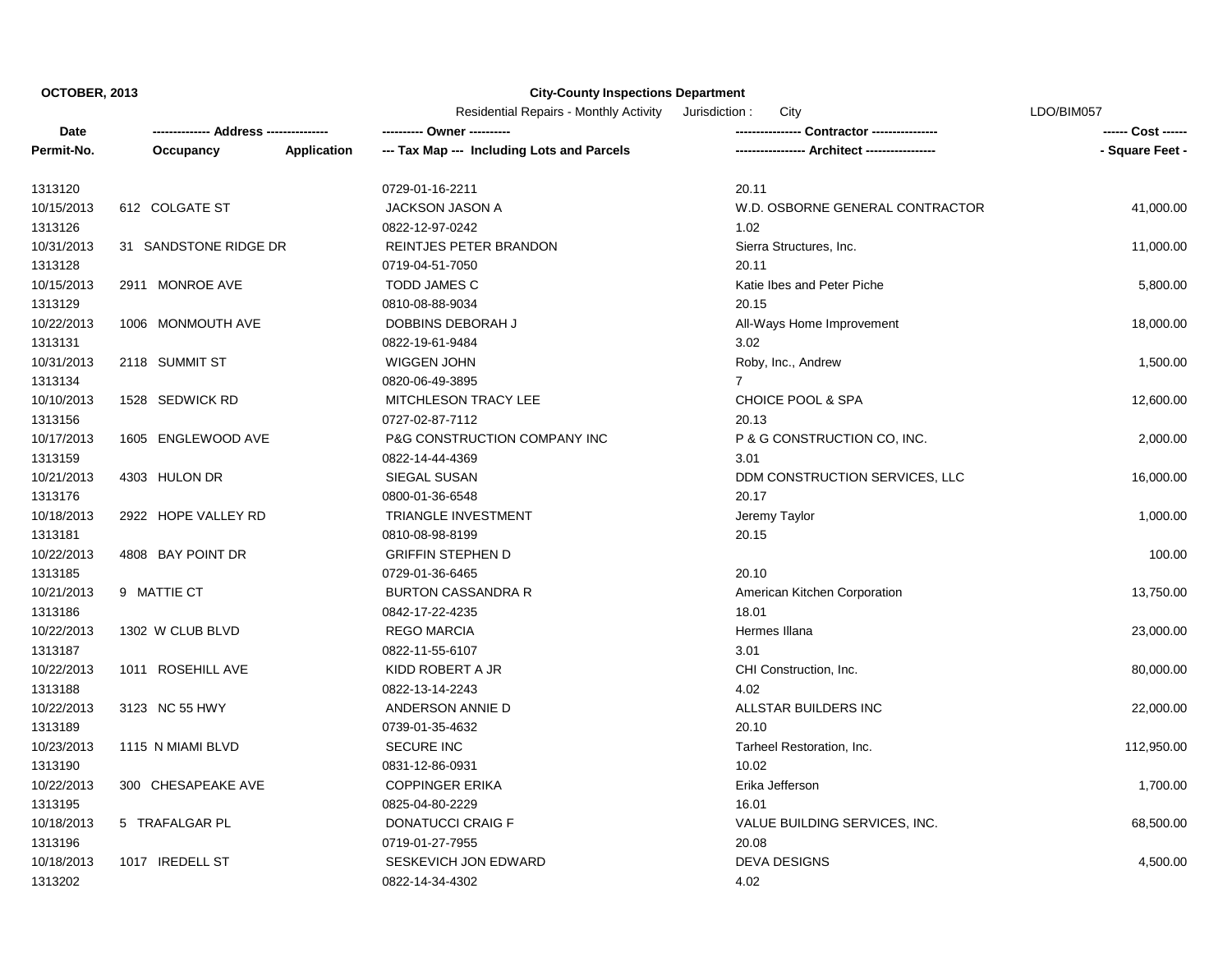|            |                        |                    | <b>Residential Repairs - Monthly Activity</b><br>City<br>Jurisdiction: |                                                   | LDO/BIM057      |
|------------|------------------------|--------------------|------------------------------------------------------------------------|---------------------------------------------------|-----------------|
| Date       | ---- Address ----      |                    | ---------- Owner -                                                     | -- Contractor -----------                         |                 |
| Permit-No. | Occupancy              | <b>Application</b> | --- Tax Map --- Including Lots and Parcels                             |                                                   | - Square Feet - |
| 10/23/2013 | 318 SOUTH BEND DR      |                    | TOLL NC LP                                                             | ROBIE CLIFTON                                     | 2,300.00        |
| 1313212    |                        |                    | 0717-02-67-5570                                                        | 20.12                                             |                 |
| 10/23/2013 | 114 SWIFT CREEK XING   |                    | TOLL NC LP                                                             | ROBIE CLIFTON                                     | 3,100.00        |
| 1313213    |                        |                    | 0717-02-65-2078                                                        | 20.12                                             |                 |
| 10/28/2013 | 3125 WOODLAND PARK RD  |                    | THOMAS SAMUEL D                                                        |                                                   | 19,300.00       |
| 1313216    |                        |                    | 0841-02-88-4876                                                        | 18.02                                             |                 |
| 10/25/2013 | 2615 MANSFIELD AVE     |                    | HABITAT FOR HUMANITY OF DURHAM                                         | HABITAT FOR HUMANITY OF DURHAM INC.               | 18,500.00       |
| 1313225    |                        |                    | 0841-06-38-6269                                                        | 18.02                                             |                 |
| 10/25/2013 | 2719 SPENCER ST        |                    | <b>BLAZER DAN G III</b>                                                | Wilburn Construction, Inc., M.L.                  | 119,000.00      |
| 1313228    |                        |                    | 0811-19-51-8917                                                        | 6                                                 |                 |
| 10/23/2013 | 2701 PICKETT RD        |                    | FOREST AT DUKE INC                                                     | KOEHLER FAMILY ENTERPRISES, INC                   | 200.00          |
| 1313241    |                        |                    | 0810-07-59-3307                                                        | 20.15                                             |                 |
| 10/23/2013 | 2701 PICKETT RD        |                    | FOREST AT DUKE INC                                                     | KOEHLER FAMILY ENTERPRISES, INC                   | 200.00          |
| 1313242    |                        |                    | 0810-07-59-3307                                                        | 20.15                                             |                 |
| 10/31/2013 | 18 HAYCOX CT           |                    | <b>CALEGAR DENNIS A</b>                                                | American Kitchen Corporation                      | 22,000.00       |
| 1313243    |                        |                    | 0727-01-19-9383                                                        | 20.12                                             |                 |
| 10/21/2013 | 6 CULLOWEE CT          |                    | <b>WILSON TERETHA</b>                                                  | Mark Todd                                         | 4,250.00        |
| 1313244    |                        |                    | 0729-01-06-7183                                                        | 20.11                                             |                 |
| 10/29/2013 | 2204 ELLINGTON ST      |                    | HARRIS DOROTHY MAE                                                     | Abtak of Durham Inc                               | 1,000.00        |
| 1313248    |                        |                    | 0841-06-39-4735                                                        | 18.02                                             |                 |
| 10/29/2013 | 2300 ALABAMA AVE       |                    | <b>HALL BENJAMIN TRAVIS</b>                                            | BERINI, JOE F., CONST. CO.                        | 72,000.00       |
| 1313250    |                        |                    | 0822-05-08-2553                                                        | 4.01                                              |                 |
| 10/28/2013 | 3006 WILD MEADOW DR    |                    | <b>CROSON ERIC ALAN</b>                                                | THD AT-HOME SERVICES, INC.                        | 5,100.00        |
| 1313254    |                        |                    | 0813-16-83-6558                                                        | 17.07                                             |                 |
| 10/25/2013 | 1918 DARTMOUTH DR      |                    | <b>EPPS GARLAND</b>                                                    | POWER LIFT FOUNDATION REPAIR - T/A BOLIN          | 10,400.00       |
| 1313260    |                        |                    | 0813-20-91-6438                                                        | 17.05                                             |                 |
| 10/31/2013 | 509 MALLARD AVE        |                    | MINERVA INVESTMENT PROPERTIES                                          | MCKINNEY HOME RENOVATION AND REPAIR, INC.         | 5,000.00        |
| 1313263    |                        |                    | 0831-05-18-8168                                                        | 11                                                |                 |
| 10/29/2013 | 123 GATHERING PL       |                    | ATKINS BRIAN JOSEPH                                                    | DECKS BY ALL MEANS                                | 4,350.00        |
| 1313264    |                        |                    | 0727-01-25-9406                                                        | 20.12                                             |                 |
| 10/31/2013 | 5400 STARDUST DR       |                    | <b>PARMER RUSSELL</b>                                                  | PARKER, DAVID R.                                  | 43,000.00       |
| 1313266    |                        |                    | 0835-03-10-3940                                                        | 16.01                                             |                 |
| 10/28/2013 | 2101 W CLUB BLVD       |                    | <b>SCHEWEL STEPHEN M</b>                                               | Strum Builders, David T/A David Christopher Strum | 4,000.00        |
| 1313267    |                        |                    | 0822-09-15-9191                                                        | 4.01                                              |                 |
| 10/31/2013 | 920 BURCH AVE          |                    | <b>BERGER ROBIN SMITH</b>                                              | Cecil Gerard Brear                                | 1,500.00        |
| 1313268    |                        |                    | 0821-06-38-9208                                                        | 5                                                 |                 |
| 10/28/2013 | 2717 DUKE HOMESTEAD RD |                    | <b>HARPER JAMES R</b>                                                  | KINGSFORD HOME IMPROVEMENT                        | 6,630.00        |